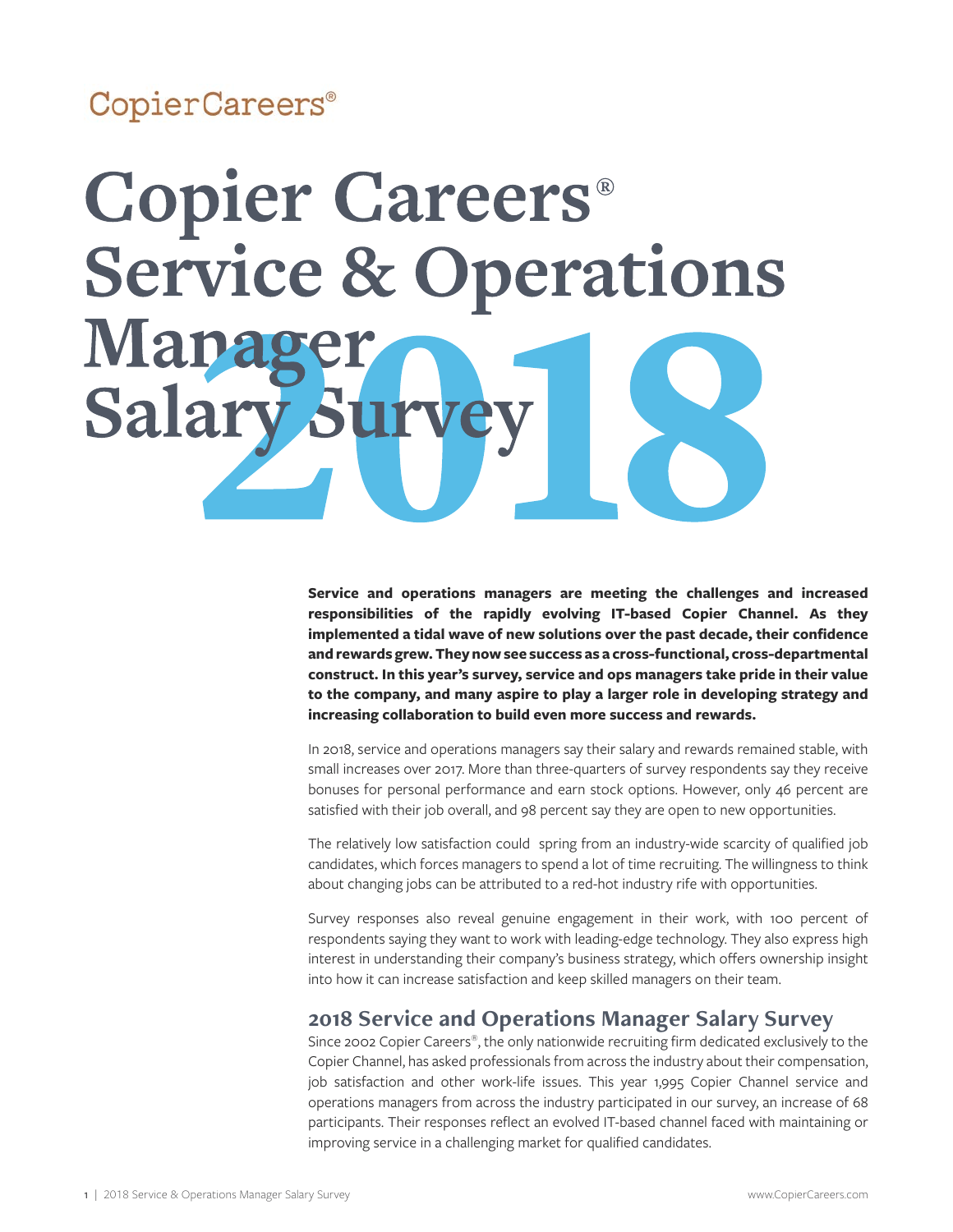

# **SERVICE & OPERATIONS MANAGERS PARTICIPATED IN OUR 2018 SURVEY**

In this year's survey, service and operations managers show great commitment to their work and enthusiasm to embrace new solutions. They clearly know that they have a key role in the industry's growth and prosperity, and they are open to greater collaboration with peers across the company:

• 78 percent say they want to work with "highly talented peers," an increase of 12 percentage points over 2017 and 27 percentage points more than in 2016.

• 74 percent say they want to feel "a sense of community in my work group," an increase of 13 percentage points in the past year. This is 40 percentage points more than in 2016, which illustrates the trend of Copier Channel professionals to move out of siloed work specialties toward developing more cooperative work groups across organizations.

"Whether it's working on a massive project or day-to-day tasks, working with highly talented peers has grown in importance as solutions have become more sophisticated," said Jessica Crowley, business development manager and senior recruiter at Copier Careers. "They need to work with people at the same level to continue to evolve."

As in last year's survey, a big majority of respondents (89 percent) point to the effectiveness of their immediate supervisor as an important factor — an increase of 8 percentage points. Eighty-nine percent of respondents also point to the need to have "tools and support to do my job well," an increase of 12 percentage points over last year's survey.

Clearly, these industry pros are focused on forward momentum and want to better implement and service IT solutions, because they know it is critical to their organization's success.



# *Average Service & Operations Manager Base Salary 2006-2018*

2 | 2018 Service & Operations Manager Salary Survey www.CopierCareers.com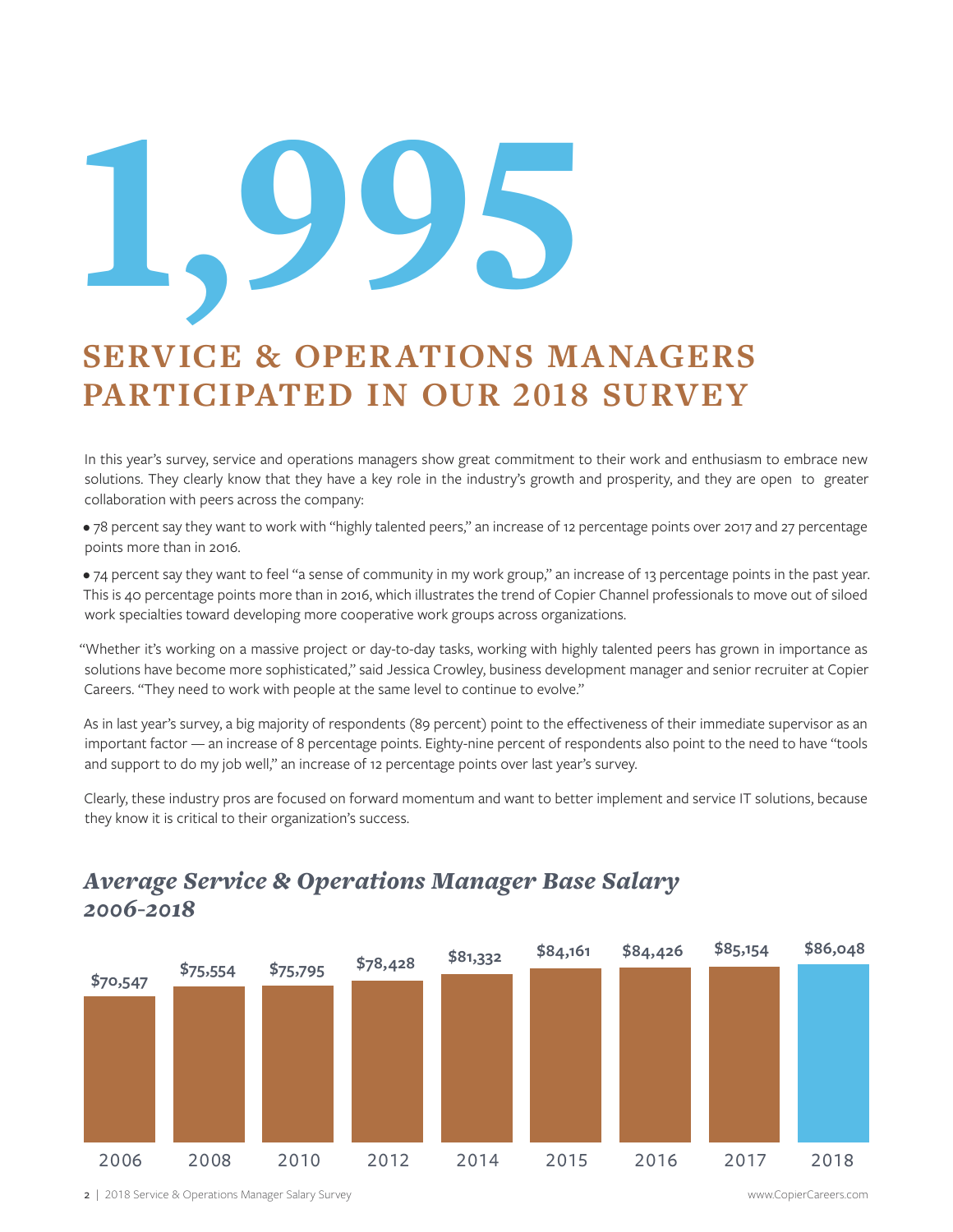|                             | 2006     | 2008     | 2010     | 2012     | 2014     | 2015     | 2016     | 2017     | 2018     |
|-----------------------------|----------|----------|----------|----------|----------|----------|----------|----------|----------|
| All job titles              | \$70,547 | \$75,554 | \$75,795 | \$78,428 | \$81,332 | \$84,161 | \$84,426 | \$85,154 | \$86,048 |
|                             |          |          |          |          |          |          |          |          |          |
| <b>Service Manager</b>      | \$61,564 | \$67,739 | \$67,008 | \$71,010 | \$74,553 | \$76,267 | \$77,411 | \$78,035 | \$79,304 |
| <b>Regional Service Mgr</b> | \$69,990 | \$74,029 | \$72,107 | \$75,002 | \$77,222 | \$78,612 | \$78,683 | \$78,750 | \$78,877 |
| <b>VP of Service</b>        | \$74,112 | \$79,621 | \$78,765 | \$79,040 | \$81,318 | \$83,025 | \$84,519 | \$85,011 | \$86,541 |
| <b>Operations Mgr</b>       | \$74,169 | \$79,063 | \$82,105 | \$83,887 | \$86,657 | \$90,037 | \$90,037 | \$91,320 | \$92,066 |
| <b>General Manager</b>      | \$72,899 | \$77,318 | \$78,991 | \$83,201 | \$86,908 | \$89,863 | \$91,480 | \$92,654 | \$93,464 |

#### **AVERAGE BASE SALARY BY JOB TITLE**

## **Salary and Satisfaction**

The average annual salary across all job titles for service and operations managers increased 0.9 percent to \$86,048 in 2018. That is nearly \$20,000 above the [national average base pay](https://www.glassdoor.com/Salaries/service-operations-manager-salary-SRCH_KO0,26.htm) for service and ops managers compiled by Glassdoor, an online service that compiles job listings for a wide range of industries. It also posts anonymous reviews of companies and management by employees and former employees.

Non-cash bonuses for health benefits, a company car, training, etc., increased 3.8 percent to a value of \$29,755 (+\$1,100), bringing average annual compensation across all service and operations manager job titles — including non-cash perks — to \$115,803, an increase of 1.75 percent.

#### **AV E R A G E T O TA L COMPENSATION**

| <b>TOTAL</b>    | \$115,803 |
|-----------------|-----------|
| AVG BONUS       | \$29,755  |
| <b>BASE PAY</b> | \$86,048  |
|                 |           |

More than half of respondents, 55 percent, said they are "satisfied" or "very satisfied" with their **overall compensation**, 23 percent were neutral on compensation and 22 percent said they were "dissatisfied." Compare that with **overall job satisfaction**, where fewer than half of service and ops managers said they were "satisfied" or "very satisfied," 46 percent; 27 percent

were neutral on overall job satisfaction, and 26 percent said they were "dissatisfied" or "very dissatisfied" with their job.

With more than half of respondents saying they are satisfied with compensation but fewer than half satisfied with their job overall, it could indicate that something about the job is causing lower satisfaction. In 2018, it could be the challenge of finding and hiring qualified staff members, or it could point to the industry's ongoing effort to balance work and rewards in the more collaborative workplace.



# *Satisfaction with*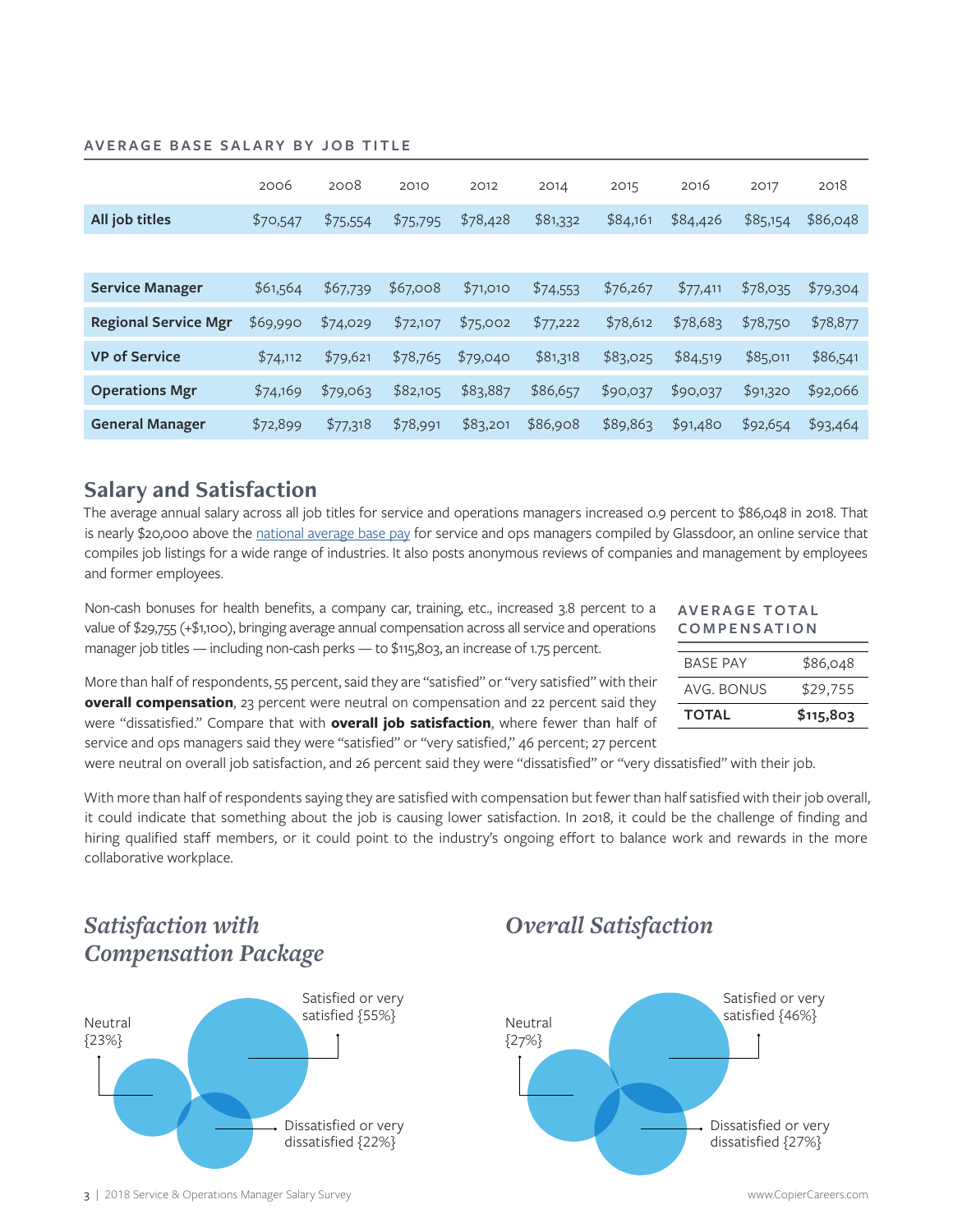# *In which industry segment do you work?*



*How many people do you supervise?*



## **Technology and Change**

In 2018, service and operations managers who took the salary survey are working in basically the same proportions across the industry, with the greatest number working in regional dealerships with more than one location.

Similarly, the proportions of how many employees and contractors they supervise remains almost evenly split across categories, but overall, service and ops managers are supervising more people because of growth across the industry.

One notable change for service and ops managers in 2018 is the time they spend at work. Survey respondents noted that on average they now work 64 hours per week, up three hours since last year's survey or +4.9 percent, and a dozen more hours than their workweek a decade ago.

Technology is at the heart of that change, Crowley said. "It's a combination of the number of products, services, solutions and the training needed to keep technicians up to speed. Service and ops managers also have a constant need to recruit to build their service departments and attract individuals with more of an IT background."

Another change in the 2018 survey is the average number of years that service and ops managers have been in the industry. In 2018, the average tenure of respondents was 12.7 years. This is less than half the time in the industry reported by service and ops managers in 2011, when their average tenure was nearly 26 years.

Crowley said this change reflects wider changes in the industry. "In the past five years, a lot of people decided to retire rather than tackle all the challenges of changing technology," she said. "More recently, many baby boomers who grew up in the industry have reached retirement age, and the people filling their jobs have fewer years in the industry but more IT experience. So the workforce has evolved along with the technology."

When asked how long they plan to stay with their current company, respondents to this year's survey said four years, a decrease of one year from last year's survey. However, that response aligns with a report by the [U.S. Bureau of Labor Statistics](https://www.bls.gov/oes/current/oes111021.htm)  that says the average American worker now changes jobs every four years.

#### **AV E R A G E H O U R S WORKED PER WEEK**

| 2004 | 49 |
|------|----|
| 2006 | 49 |
| 2008 | 51 |
| 2010 | 52 |
| 2012 | 52 |
| 2014 | 58 |
| 2016 | 60 |
| 2017 | 61 |
| 2018 | 64 |

#### **AV E R A G E N U M B E R OF YEARS IN COPIER INDUSTRY**

| 2002 | 23   |
|------|------|
| 2004 | 23   |
| 2006 | 25   |
| 2008 | 23   |
| 2010 | 25   |
| 2012 | 23   |
| 2014 | 19   |
| 2016 | 13   |
| 2017 | 12.9 |
| 2018 | 12.7 |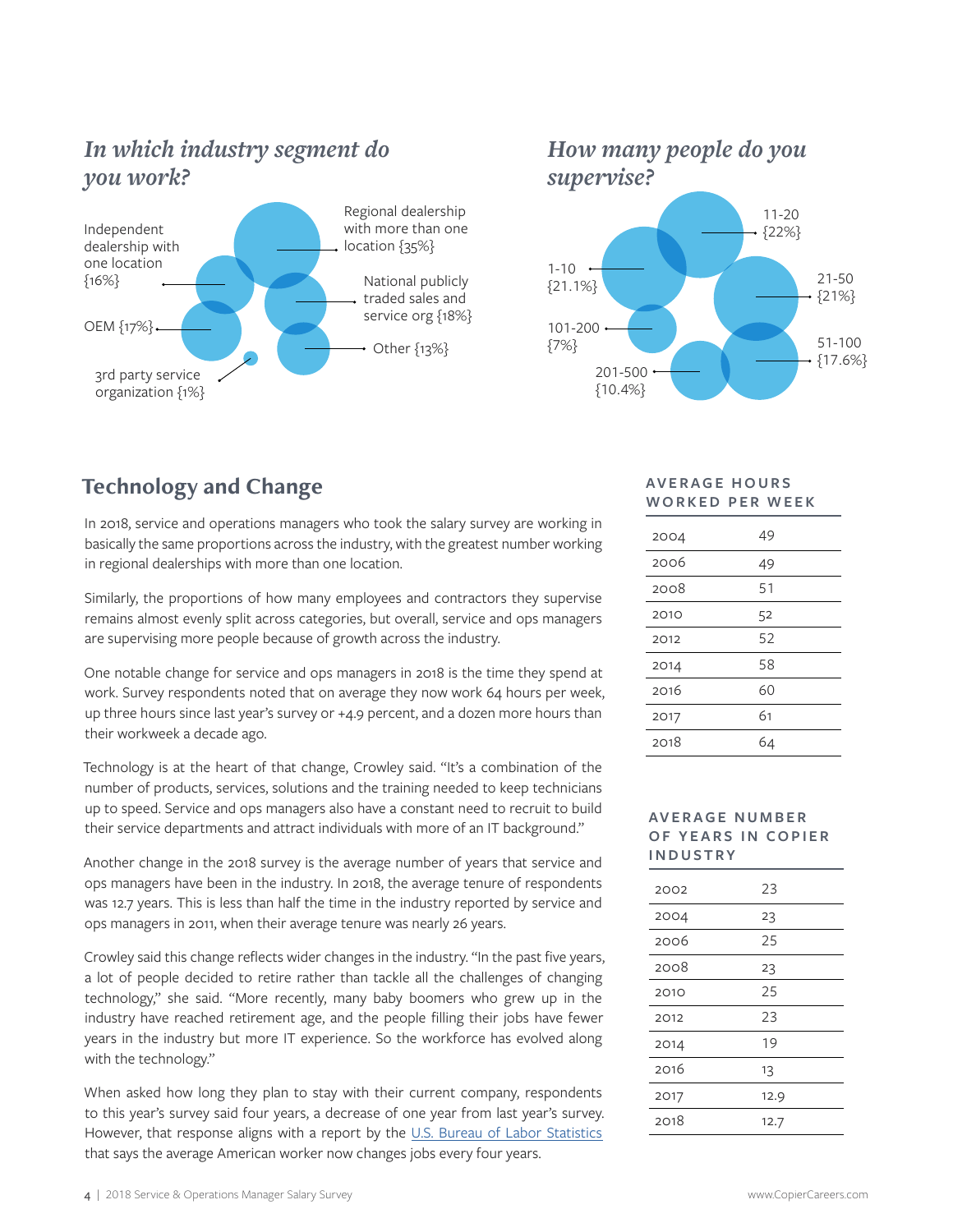# *"The type of person who does this work generally handles stress well or even thrives on it."*

# **Responsibility and Rewards**

Of the service and operations managers who responded to this year's survey, they identified the same top non-cash/indirect cash rewards as last year. All respondents said they receive health benefits, 99 percent have a company car or car allowance and as in previous surveys, more than three-quarters of the respondents say they are reimbursed for certification and further training.

The top reasons for earning bonuses in 2018 also remained the same; however, 67 percent said they received bonuses for project milestones, an increase of 9 percentage points; and 48 percent of respondents said they had been given a signing bonus, an increase of 7 percentage points. This could indicate that dealers and owners are sweetening perks to attract or retain these employees.

Service and ops managers have been a linchpin as the industry rocketed away from its break-fix days to an IT-based solutions landscape. The ability to hire, train and coordinate staff to implement solutions requires tenacity and creativity, and some industry professionals say a lack of training, staffing or support can be problematic.

"It's hard to service equipment when you don't have the parts you need and support from management," said an online commenter. "It seems the go-to solution is to blame the technicians, which creates a problem retaining good technicians."

In a tight job market, keeping staff engaged, ownership happy and clients satisfied is a stressor for these managers. In this year's survey, 34 percent of respondents said they are looking for a new job because they are seeking less stress, an increase of 4 percentage points. But nearly as many respondents said they are looking for a new job because they want more responsibility — which could lead to more stress. More responsibility also can bring greater rewards and more authority to manage the work.

Rapid change in the industry has been a stressor, but from her experience, Crowley said that stress generally has not been an issue for service and ops managers.

"They are getting recognition for what they are doing," she said. "They are getting bonuses based on benchmarks, projects and milestones that they complete. Their compensation reflects the time and effort they put in. The type of person who does this work generally handles stress well or even thrives on it."

#### **TOP NON-CASH/ INDIRECT CASH REWARDS**

1. Health benefits

- 2. Company car/car allowance
- 3. Company-paid phone/allowance
- 4. Certification reimbursement
- 5. Further education/training

#### **TOP REASONS FOR EARNING BONUSES**

- 1. Personal performance
- 2. Company profit sharing
- 3. Certification/training
- 4. Project milestone completion
- 5. Signing bonus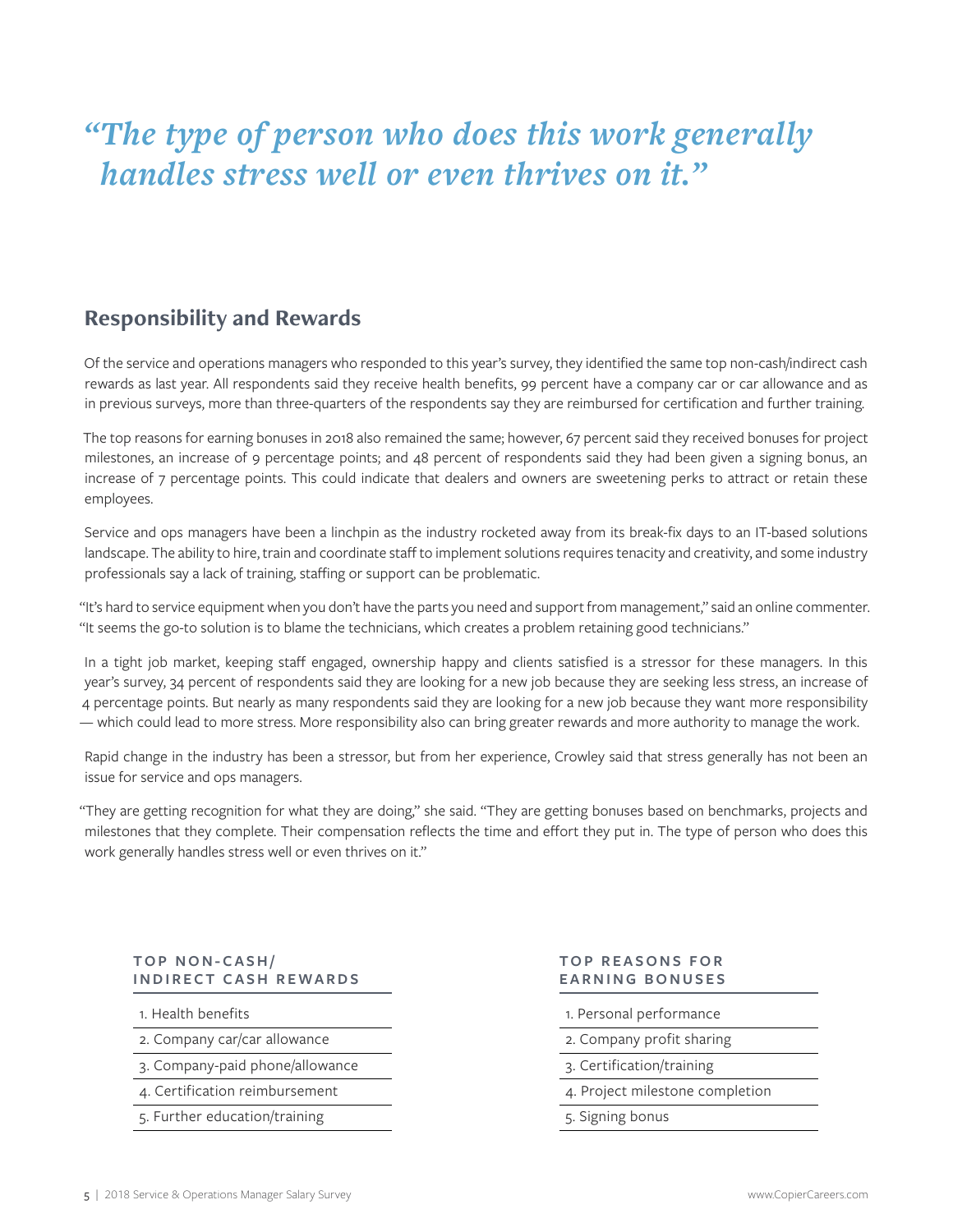# *What matters most to you about your job? Increasing in importance*



## **78%** (+12) **77%** (+26) **76%** (+18) **74%** (+13) **68%** (+9) Seeing how my job helps achieve company goals Working with highly talented peers My work is important to the company's success Recognition of work well done Sense of community in my work group Commitment across company to quality work **89%** (+12) **89%** (+8) **88%** (+6) Having the tools and support to do my job well Effectiveness of immediate supervisor

## **Evolving Ideas About What Matters Most**

Each year, survey respondents are asked to identify seven factors "most important to your job" from a list of 37 variables. Year over year, many of the same factors top the list. This year, all respondents pointed to "the ability to work with leading-edge technology" as the thing that matters most to them. It dislodged "base pay" from the top spot in last year's survey. Of the variables, another nine were identified by 90 percent or more respondents as important to them (table above).

What is particularly interesting is not the predictable top 10 but the factors that are increasing in importance year over year. Many of these factors grew in importance to respondents by double digits this year. They include variables about feeling engaged, valued and equipped to do their best work:

- 89 percent want the tools and support to do their job well, an increase of 12 percentage points
- 78 percent want to work with highly talented peers, also up 12 percentage points
- 77 percent want to know their work is important to the company's success, an increase of 26 percentage points
- 76 percent want recognition for work well done, an increase of 18 points
- 74 percent want a sense of community in their work group, up 13 points
- 68 percent want a commitment across the company to quality work, up 9 points

It seems that the advance of IT solutions forced Copier Channel professionals out of their silos, because they needed to collaborate to succeed. Now that cross-pollination has begun to feel normal, service and ops managers are among those who see the value it brings, and they want to keep collaborating with their peers.

"Historically, there has been tension between the sales and service departments," Schwartz said. "In the past decade, each side has come to rely more on the other. Now the sales team understands that it can't succeed without service, and service managers recognize they can't be successful without sales."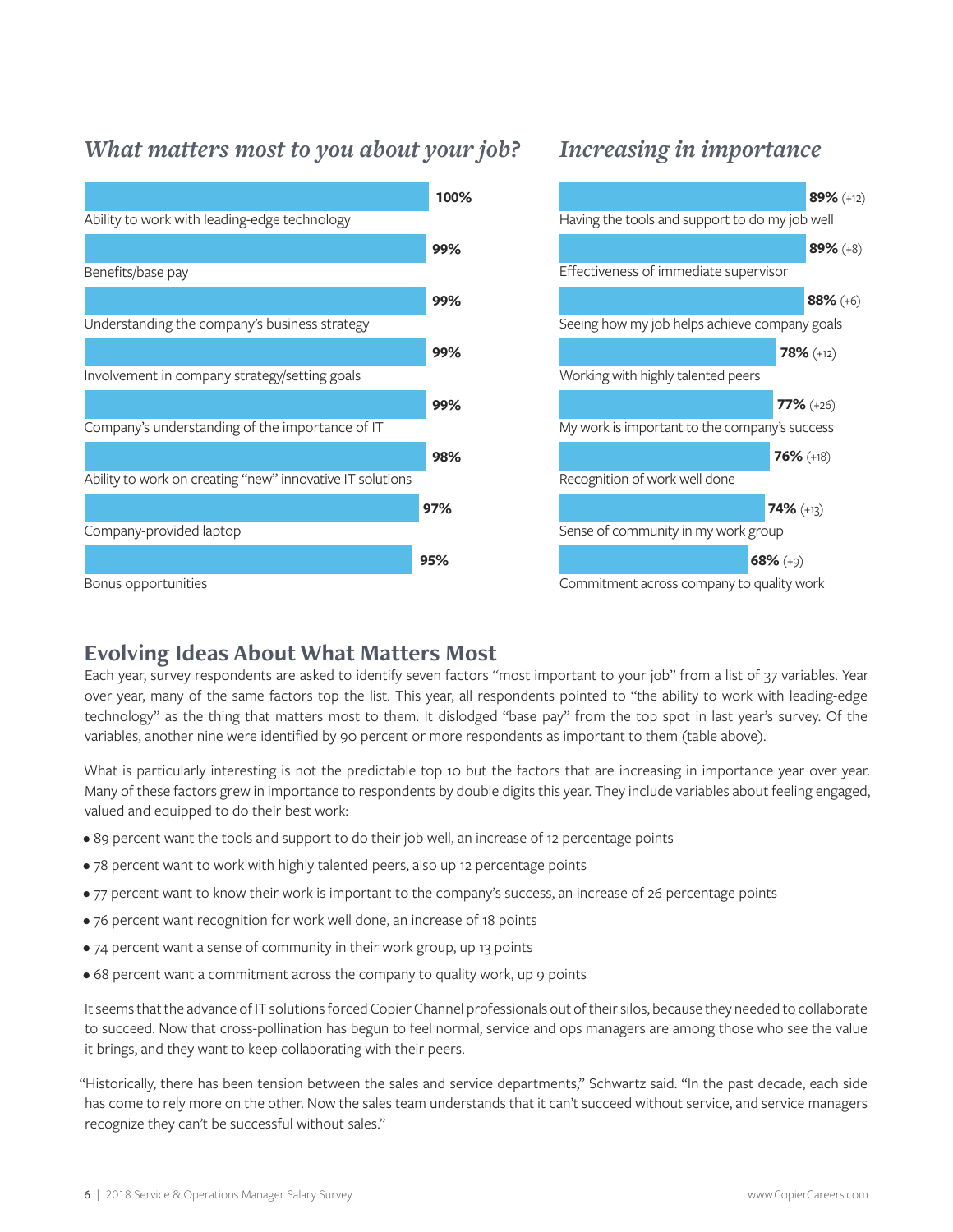# *Satisfaction with attracting and retaining employees*



#### **ATTRACTING RETAINING**



### **A Red-Hot Candidates' Market**

Across the industry there is a shortage of qualified candidates to fill open jobs. For dealers, the challenge is to attract new talent and retain the copier pros they already employ. In this year's survey, 70 percent of service and ops managers gave their employers a passing grade on "attracting employees." Of the total, 12 percent said their company is "excellent" at attracting talent, 22 percent said their company does a "good" job, and 36 percent rated their company as "fair" at attraction. Nearly a third of respondents (30 percent) said their company does a "poor" or "totally unsatisfactory" job of attracting talent.

Respondents gave employers slightly lower scores on retention, with 62 percent saying their company does it successfully. Of those, 11 percent rated their company's efforts as "excellent," 13 percent rated retention as "good," and 38 percent rated the effort as "fair." More than a third of respondents (38 percent) said their company's retention is "poor" or "totally unsatisfactory."

"Whether it's correct or not, there is a perception that the market is too good not to look," Schwartz said, noting that 98 percent of 2018 survey respondents said they are open to new opportunities. Add to that acquisitions and organizations that want to grow organically and are creating new positions, and the supply and demand equation becomes clear.

"Candidates are seeing opportunities for growth," Crowley said. "If they don't see that in their current position, if they don't get support from leadership or ownership — they know that they have options."

She said it's important to remember that in the evolved IT-based industry, recognition matters. Copier Channel professionals want to be appreciated and rewarded for the value they add to the company's bottom line. In this year's survey:

- 77 percent want to know their job is important to the company's success, an increase of 26 percentage points
- 76 percent want to be recognized for work well done, an increase of 18 points
- 68 percent want commitment throughout the company to quality work, an increase of 9 points

The takeaway is that the expectations of Copier Channel professionals have changed along with the industry in recent years. The key to successful recruiting and retention might be tuning in to the signals employees are sending.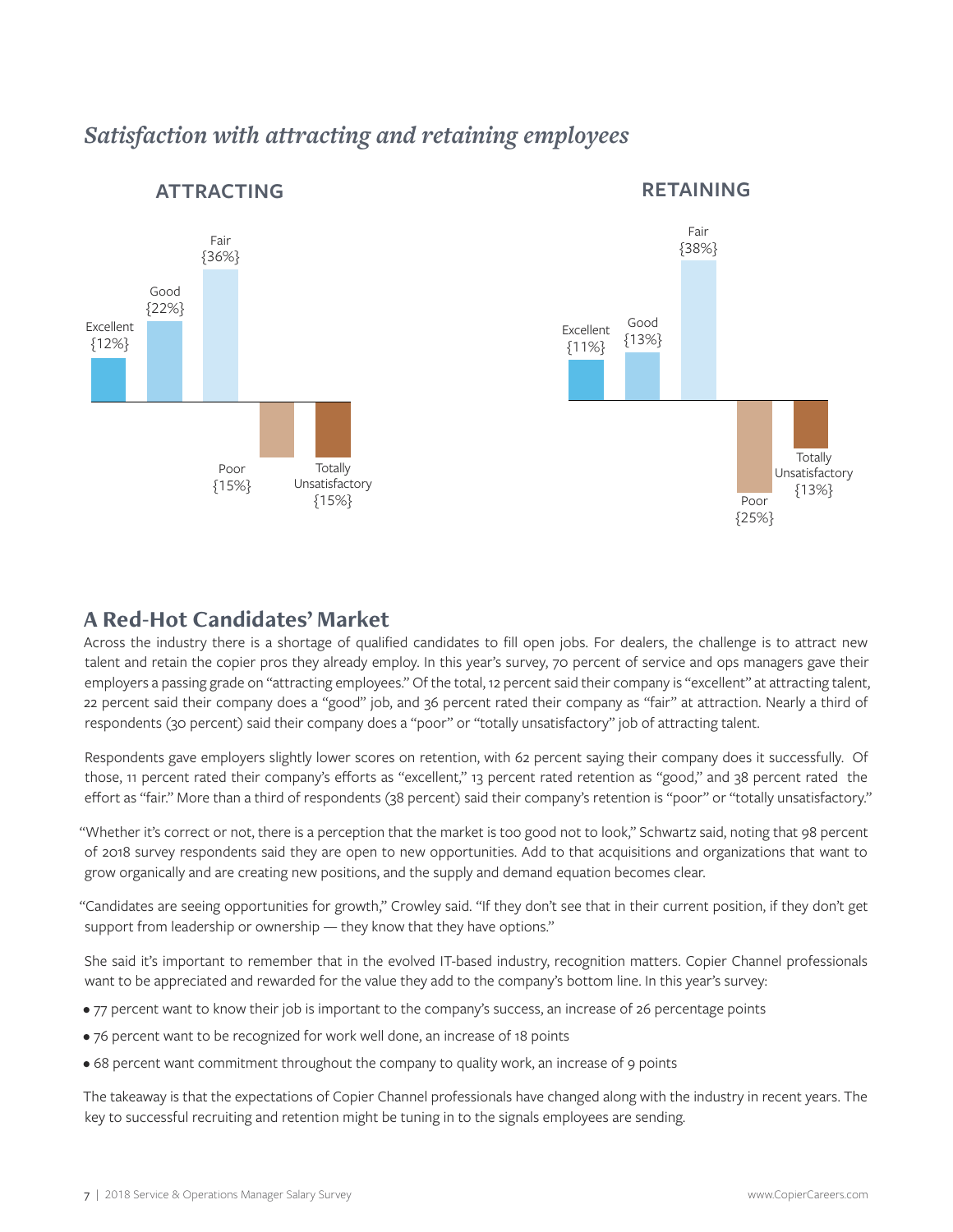



# *Why are you looking for a new job?*



#### **Once again, nearly all of the service and operations managers who responded to the survey (98%) said they're either "actively" or "somewhat" looking for a new job. And this year they are all certain of one thing — 100 percent of respondents said there are "job opportunities that are too good to pass up."**

In the red-hot job market, people are looking for the right fit — or for something they can't achieve in their current position, Crowley said. "When I talk to people, it's not only base salary and potential for bonus. They are asking above-and-beyond questions. They are looking for a more dynamic company, and they are interested in growth in the position."

In May, Crowley led a session on "How to Recruit in the Changing Workforce" at the CDA Service and Operations Management Meeting, where she fielded a host of questions about attracting and retaining talent.

The most frequent question was what dealers should do to attract the talent they need. Her answer was also a question: "What are you providing to clients that would entice people from inside or outside the industry to want to work for you?"

In an industry with increased focus on collaborative work, Crowley said she points to the "what matters most" list to better understand what potential employees value in a work environment. "They want the authority and support to shape their team. They want to work with leading-edge technology, and they want to be recognized for their contributions," she said. "And they want the tools and support to do their job well."

She noted that while 66 percent of respondents said they are "somewhat looking" for a new opportunity, because they see such need for talent across the industry, that doesn't mean they are ready to move on or are determined to stay. They are passive candidates, who are keeping an eye out for an opportunity that is a great fit for their talents.

That is when the experience of a skilled recruiter comes into play, Crowley said. "My goal is to match a candidate's needs with the right employer and to present solutions to our clients to best meet their hiring needs." She noted that in recruiting and hiring, timing is always a critical factor — especially when you're looking for the right fit.

"That's why we encourage our clients to consider proactive hiring," she said. "It's important to talk with well-qualified candidates when they are open to new opportunities. My job is to determine what a passive candidate needs to turn them into an active candidate and then find an employer that is a great fit."